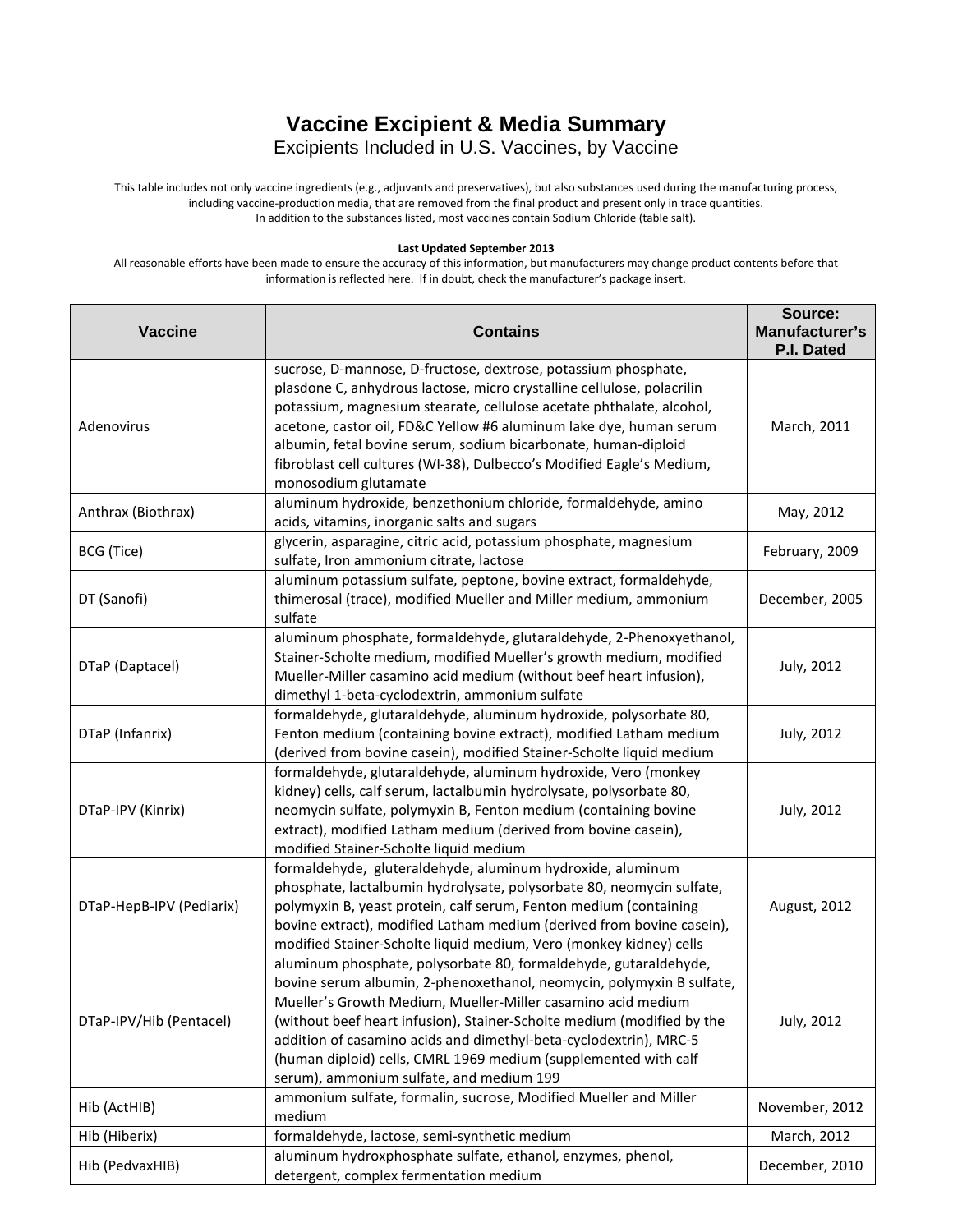| <b>Vaccine</b>                                                | <b>Contains</b>                                                                                                                                                                                                                                                                                               | Source:<br>Manufacturer's<br>P.I. Dated |
|---------------------------------------------------------------|---------------------------------------------------------------------------------------------------------------------------------------------------------------------------------------------------------------------------------------------------------------------------------------------------------------|-----------------------------------------|
| Hib/Hep B (Comvax)                                            | yeast (vaccine contains no detectable yeast DNA), nicotinamide adenine<br>dinucleotide, hemin chloride, soy peptone, dextrose, mineral salts,<br>amino acids, formaldehyde, potassium aluminum sulfate, amorphous<br>aluminum hydroxyphosphate sulfate, sodium borate, phenol, ethanol,<br>enzymes, detergent | December, 2010                          |
| Hib/Mening. CY (MenHibrix)                                    | tris (trometamol)-HCl, sucrose, formaldehyde, synthetic medium, semi-<br>synthetic medium                                                                                                                                                                                                                     | 2012                                    |
| Hep A (Havrix)                                                | aluminum hydroxide, amino acid supplement, polysorbate 20, formalin,<br>neomycin sulfate, MRC-5 cellular proteins                                                                                                                                                                                             | June, 2013                              |
| Hep A (Vaqta)                                                 | amorphous aluminum hydroxyphosphate sulfate, bovine albumin,<br>formaldehyde, neomycin, sodium borate, MRC-5 (human diploid) cells                                                                                                                                                                            | November, 2012                          |
| Hep B (Engerix-B)                                             | aluminum hydroxide, yeast protein, phosphate buffers                                                                                                                                                                                                                                                          | July, 2012                              |
| Hep B (Recombivax)                                            | yeast protein, soy peptone, dextrose, amino acids, mineral salts,<br>potassium aluminum sulfate, amorphous aluminum hydroxyphosphate<br>sulfate, formaldehyde, phosphate buffer                                                                                                                               | July, 2011                              |
| Hep A/Hep B (Twinrix)                                         | formalin, yeast protein, aluminum phosphate, aluminum hydroxide,<br>amino acids, phosphate buffer, polysorbate 20, neomycin sulfate, MRC-5<br>human diploid cells                                                                                                                                             | August, 2012                            |
| Human Papillomavirus<br>(HPV) (Cerverix)                      | vitamins, amino acids, lipids, mineral salts, aluminum hydroxide, sodium<br>dihydrogen phosphate dehydrate, 3-O-desacyl-4' Monophosphoryl lipid<br>A, insect cell, bacterial, and viral protein.                                                                                                              | August, 2012                            |
| Human Papillomavirus<br>(HPV) (Gardasil)                      | yeast protein, vitamins, amino acids, mineral salts, carbohydrates,<br>amorphous aluminum hydroxyphosphate sulfate, L-histidine, polysorbate<br>80, sodium borate                                                                                                                                             | March, 2013                             |
| Influenza (Afluria)                                           | beta-propiolactone, thimerosol (multi-dose vials only), monobasic<br>sodium phosphate, dibasic sodium phosphate, monobasic potassium<br>phosphate, potassium chloride, calcium chloride, sodium<br>taurodeoxycholate, neomycin sulfate, polymyxin B, egg protein, sucrose                                     | April, 2013                             |
| Influenza (Agriflu)                                           | egg proteins, formaldehyde, polysorbate 80, cetyltrimethylammonium<br>bromide, neomycin sulfate, kanamycin                                                                                                                                                                                                    | June, 2012                              |
| Influenza (Fluarix)                                           | octoxynol-10 (Triton X-100), α-tocopheryl hydrogen succinate,<br>polysorbate 80 (Tween 80), hydrocortisone, gentamicin sulfate,<br>ovalbumin, formaldehyde, sodium deoxycholate, sucrose, phosphate<br>buffer                                                                                                 | May, 2013                               |
| Influenza (Flublok)                                           | monobasic sodium phosphate, dibasic sodium phosphate, polysorbate<br>20, baculovirus and host cell proteins, baculovirus and cellular DNA,<br>Triton X-100, lipids, vitamins, amino acids, mineral salts                                                                                                      | December, 2012                          |
| Influenza (Flucelvax)                                         | Madin Darby Canine Kidney (MDCK) cell protein, MDCK cell DNA,<br>polysorbate 80, cetyltrimethlyammonium bromide, β-propiolactone,<br>phosphate buffer                                                                                                                                                         | October, 2012                           |
| Influenza (Fluvirin)                                          | nonylphenol ethoxylate, thimerosal (multidose vial-trace only in prefilled<br>syringe), polymyxin, neomycin, beta-propiolactone, egg proteins,<br>phosphate buffer                                                                                                                                            | January, 2012                           |
| Influenza (Flulaval)                                          | thimerosal, formaldehyde, sodium deoxycholate, egg proteins                                                                                                                                                                                                                                                   | February, 2013                          |
| Influenza (Fluzone:<br>Standard, High-Dose, &<br>Intradermal) | formaldehyde, octylphenol ethoxylate (Triton X-100), gelatin (standard<br>trivalent formulation only), thimerosal (multi-dose vial only), egg<br>protein, phosphate buffers, sucrose                                                                                                                          | April, 2013                             |
| Influenza (FluMist)                                           | ethylene diamine tetraacetic acid (EDTA), monosodium glutamate,<br>hydrolyzed porcine gelatin, arginine, sucrose, dibasic potassium<br>phosphate, monobasic potassium phosphate, gentamicin sulfate, egg<br>protein                                                                                           | July, 2013                              |
| Japanese Encephalitis<br>(Ixiaro)                             | aluminum hydroxide, Vero cells, protamine sulfate, formaldehyde,<br>bovine serum albumin, sodium metabisulphite, sucrose                                                                                                                                                                                      | May, 2013                               |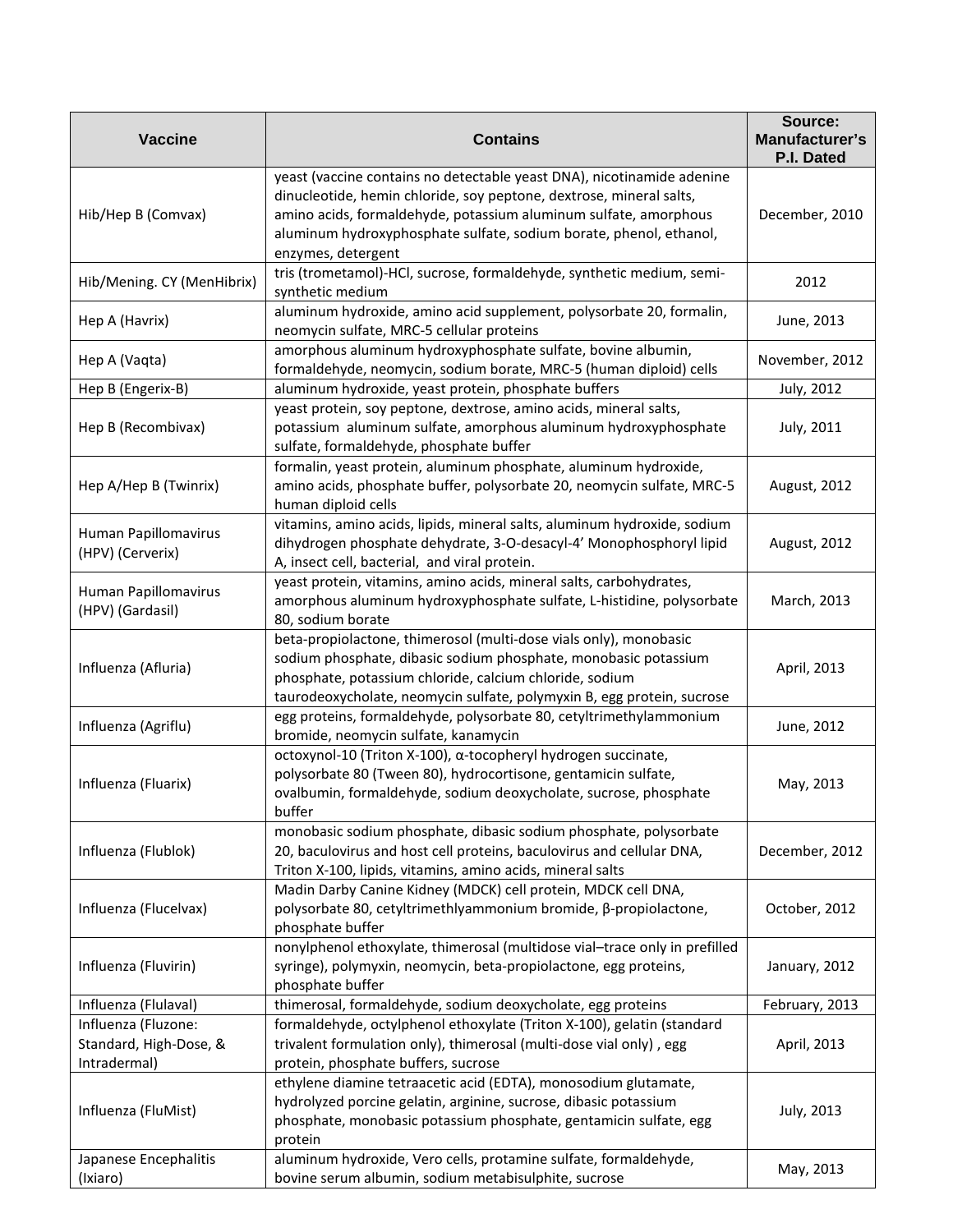| <b>Vaccine</b>                       | <b>Contains</b>                                                                                                                                                                                                                                                                                                                   | Source:<br>Manufacturer's<br>P.I. Dated |
|--------------------------------------|-----------------------------------------------------------------------------------------------------------------------------------------------------------------------------------------------------------------------------------------------------------------------------------------------------------------------------------|-----------------------------------------|
| Meningococcal (MCV4-<br>Menactra)    | formaldehyde, phosphate buffers, Mueller Hinton agar, Watson Scherp<br>media, Modified Mueller and Miller medium, detergent, alcohol,<br>ammonium sulfate                                                                                                                                                                         | November, 2011                          |
| Meningococcal (MCV4-<br>Menveo)      | formaldehyde, amino acids, yeast extract, Franz complete medium, CY<br>medium                                                                                                                                                                                                                                                     | August, 2013                            |
| Meningococcal (MPSV4-<br>Menomune)   | thimerosal (multi-dose vial only), lactose, Mueller Hinton casein agar,<br>Watson Scherp media, detergent, alcohol                                                                                                                                                                                                                | October, 2012                           |
| MMR (MMR-II)                         | Medium 199, Minimum Essential Medium, phosphate, recombinant<br>human albumin, neomycin, sorbitol, hydrolyzed gelatin, chick embryo<br>cell culture, WI-38 human diploid lung fibroblasts                                                                                                                                         | December, 2010                          |
| MMRV (ProQuad)                       | sucrose, hydrolyzed gelatin, sorbitol, monosodium L-glutamate, sodium<br>phosphate dibasic, human albumin, sodium bicarbonate, potassium<br>phosphate monobasic, potassium chloride, potassium phosphate dibasic,<br>neomycin, bovine calf serum, chick embryo cell culture, WI-38 human<br>diploid lung fibroblasts, MRC-5 cells | August, 2011                            |
| Pneumococcal (PCV13-<br>Prevnar 13)  | casamino acids, yeast, ammonium sulfate, Polysorbate 80, succinate<br>buffer, aluminum phosphate, soy peptone broth                                                                                                                                                                                                               | January, 2013                           |
| Pneumococcal (PPSV-23-<br>Pneumovax) | phenol.                                                                                                                                                                                                                                                                                                                           | October, 2011                           |
| Polio (IPV - Ipol)                   | 2-phenoxyethanol, formaldehyde, neomycin, streptomycin, polymyxin B,<br>monkey kidney cells, Eagle MEM modified medium, calf serum protein,<br>Medium 199                                                                                                                                                                         | December, 2005                          |
| Rabies (Imovax)                      | Human albumin, neomycin sulfate, phenol red indicator, MRC-5 human<br>diploid cells, beta-propriolactone                                                                                                                                                                                                                          | December, 2005                          |
| Rabies (RabAvert)                    | β-propiolactone, potassium glutamate, chicken protein, ovalbuminegg<br>protein, neomycin, chlortetracycline, amphotericin B, human serum<br>albumin, polygeline (processed bovine 14 gelatin), sodium EDTA, bovine<br>serum                                                                                                       | March, 2012                             |
| Rotavirus (RotaTeq)                  | sucrose, sodium citrate, sodium phosphate monobasic monohydrate,<br>sodium hydroxide, polysorbate 80, cell culture media, fetal bovine<br>serum, vero cells [DNA from porcine circoviruses (PCV) 1 and 2 has been<br>detected in RotaTeq. PCV-1 and PCV-2 are not known to cause disease in<br>humans.]                           | June, 2013                              |
| Rotavirus (Rotarix)                  | amino acids, dextran, sorbitol, sucrose, calcium carbonate, xanthan,<br>Dulbecco's Modified Eagle Medium (DMEM) [Porcine circovirus type 1<br>(PCV-1) is present in Rotarix. PCV-1 is not known to cause disease in<br>humans.]                                                                                                   | September, 2012                         |
| Smallpox (Vaccinia -<br>ACAM2000)    | human serum albumin, mannitol, neomycin, glycerin, polymyxin B,<br>phenol, Vero cells, HEPES                                                                                                                                                                                                                                      | September, 2009                         |
| Td (Decavac)                         | aluminum potassium sulfate, peptone, formaldehyde, thimerosal, bovine<br>muscle tissue (US sourced), Mueller and Miller medium, ammonium<br>sulfate                                                                                                                                                                               | March, 2011                             |
| Td (Tenivac)                         | aluminum phosphate, formaldehyde, modified Mueller-Miller casamino<br>acid medium without beef heart infusion, ammonium sulfate                                                                                                                                                                                                   | December, 2010                          |
| Td (Mass Biologics)                  | aluminum phosphate, formaldehyde, thimerosal (trace), ammonium<br>phosphate, modified Mueller's media (containing bovine extracts)                                                                                                                                                                                                | February, 2011                          |
| Tdap (Adacel)                        | aluminum phosphate, formaldehyde, glutaraldehyde, 2-phenoxyethanol,<br>ammonium sulfate, Stainer-Scholte medium, dimethyl-beta-cyclodextrin,<br>modified Mueller's growth medium, Mueller-Miller casamino acid<br>medium (without beef heart infusion)                                                                            | April, 2013                             |
| Tdap (Boostrix)                      | formaldehyde, glutaraldehyde, aluminum hydroxide, polysorbate 80<br>(Tween 80), Latham medium derived from bovine casein, Fenton<br>medium containing a bovine extract, Stainer-Scholte liquid medium                                                                                                                             | February, 2013                          |